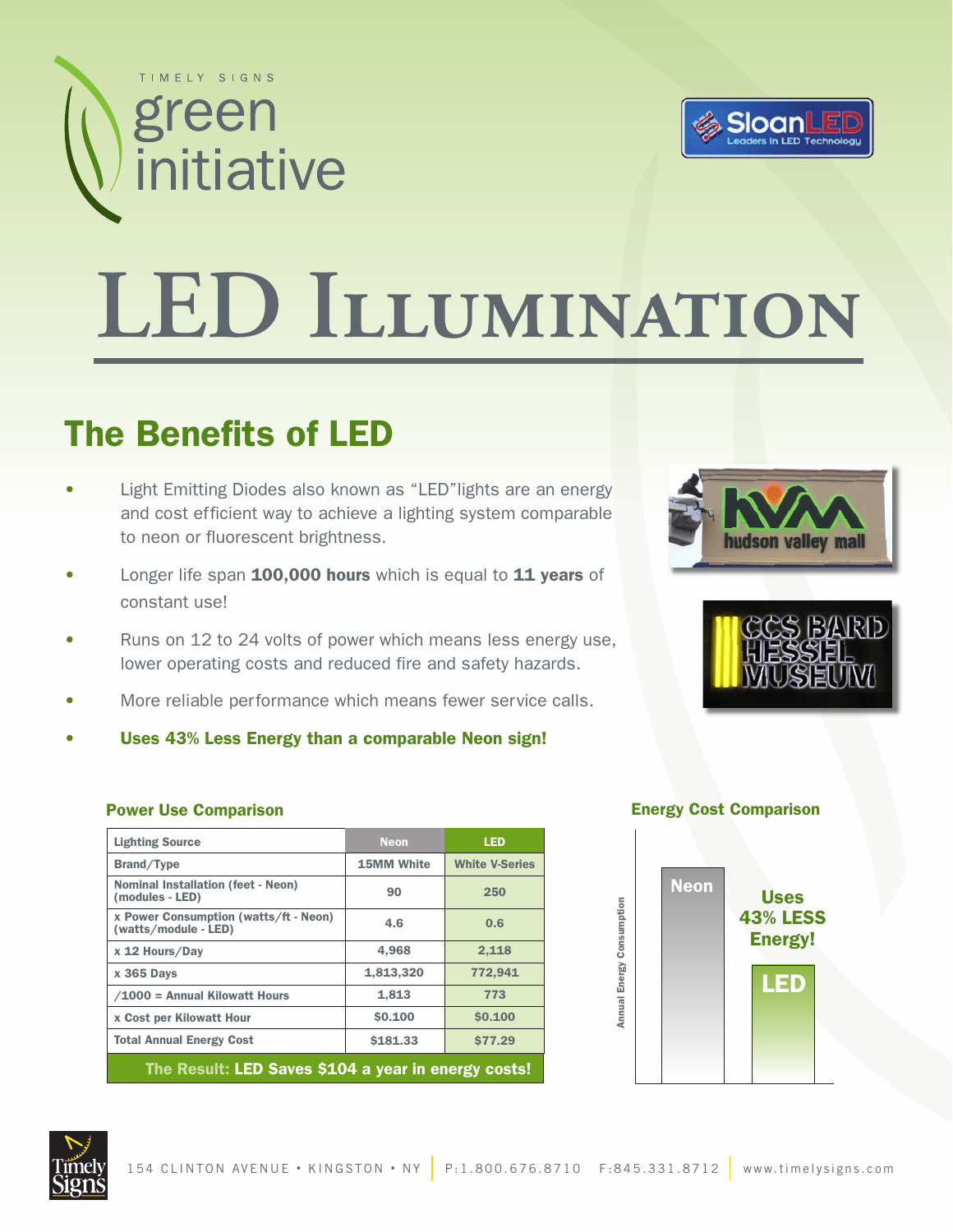



## **BIOflex®**  Biodegradable PVC

### The Benefits of BIOflex

- A durable banner material that is the first truly environmentally friendly, biodegradable PVC.
- In properly controlled landfills, BIOflex PVC will vanish in 3 to 5 years! Traditional PVC takes 100+ years.
- 80% of the content is derived from sources other than petroleum.
- A non-toxic formula, that is tear and fade resistant.
- The decomposition process will not begin until the material is exposed to the bacteria present in properly managed landfills.



Standard PVC vinyl that has been in a landfill for 30 days



BIOflex PVC vinyl that has been in a landfill for 30 days

#### This document printed on BIOflex Biodegradable PVC